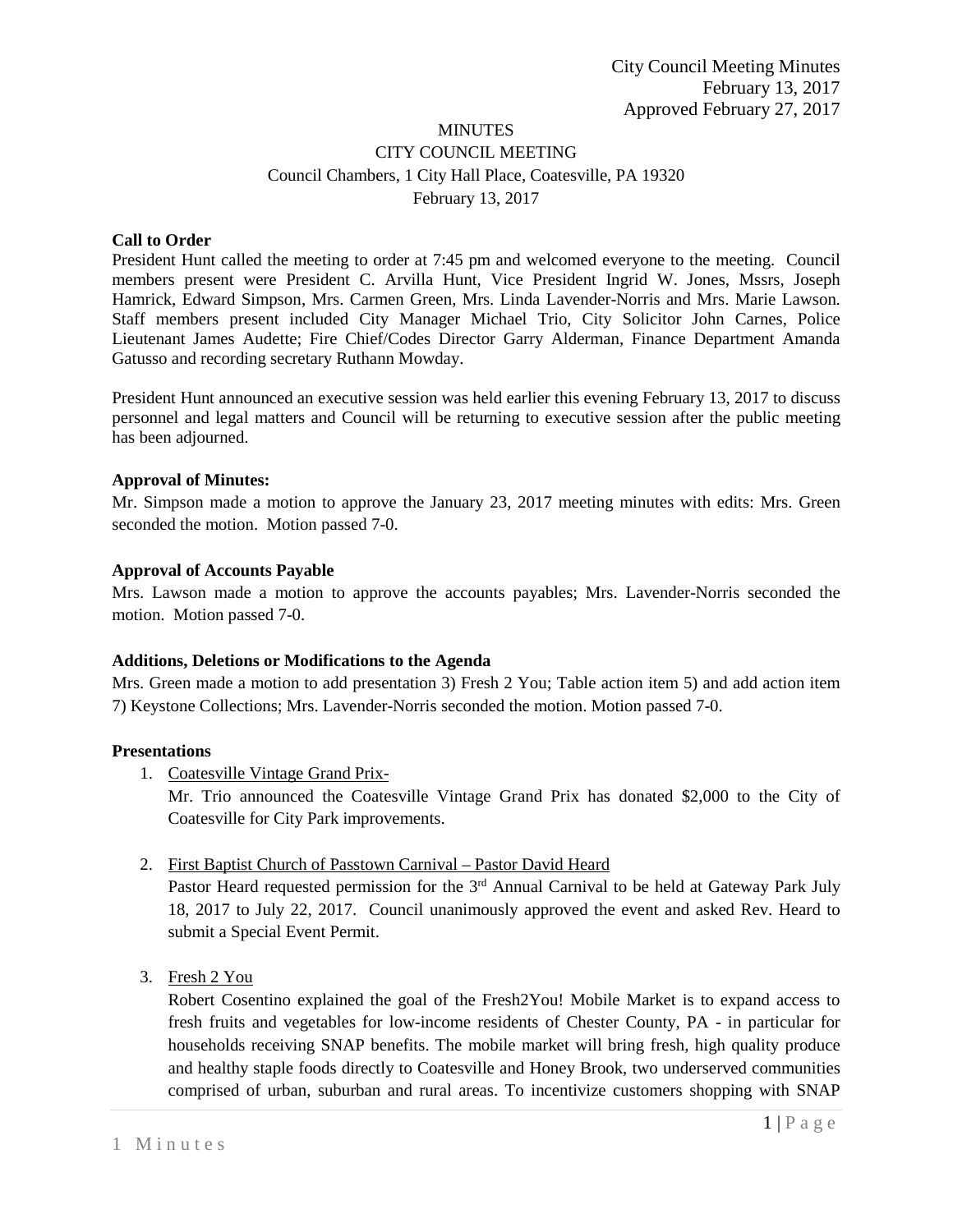benefits to make healthy food choices, a SNAP matching and rewards program will be offered on purchases of fresh fruits and vegetables. The mobile market will help shoppers learn to select, prepare and store nutritious foods by providing educational activities and resources at market sites. The primary objectives of the Fresh2You! Mobile Market project are as follows:1. To increase the availability of fresh fruits and vegetables in two underserved communities/food deserts in Chester County2. To develop and implement an innovative SNAP matching and rewards program to incentivize the purchase of highly nutritious fruits and vegetables by SNAP users at the point of purchase3. To increase intake of fruits and vegetables among SNAP recipients via increased customers' knowledge of how to select, prepare and store fresh produce.

Ms. Cosentino asked to use the same location as 2016. Council agreed as long as Ms. Cosentino is moves the market on days that it will interfere with the Funeral Home.

## **Citizens' Hearings –** *Regular Action Items Only* **(3 Minutes)**

There were no citizens' comments on regular action items only.

Mrs. Green made a motion to close citizens' hearings on regular action items only; Mrs. Lavender-Norris seconded the motion. Motion passed 7-0.

## **Regular Action Items**

1. Receive and consider lowest bidders for contracts  $-1$ ) equipment; 2) Materials

Mrs. Lawson made a motion to approve the bids for contracted services- materials to Allen Myers in the amount of \$69,925.00 and contracted services – equipment to Eagle Contracting, Inc. in the amount of \$69,172.00; Mr. Simpson seconded the motion. Motion passed 7-0.

2. Receive and consider First Reading an Ordinance for the 4 way stop intersection at Kersey Street and Third Avenue

Mrs. Lavender-Norris made a motion to approve first reading an Ordinance amending Chapter 218-36 Four way stop intersection located in the City of Coatesville. Intersection located at Kersey Street and Third Avenue; Mrs. Lawson seconded the motion. Motion passed 7-0.

3. Receive and consider First Reading Ordinance authorizing Lease of Olivet Methodist Church Parking Lot

Mrs. Lavender-Norris made a motion to approve first reading an Ordinance authorizing the lease of Olivet Methodist Church parking lot; Mr. Simpson seconded the motion. Motion passed 7-0.

- 4. Receive and consider Resolution for Tax Collection Committee delegates Mrs. Green made a motion to approve a resolution for the 2017 Tax Collection Delegates; Mrs. Lawson seconded the motion. Motion passed 7-0.
- 5. Receive and consider Resolution for Civil Service Board Rules and Regulations for Firefighters Motion tabled during additions deletions and modifications
- 6. Receive and consider Black History Month Proclamation Mrs. Green read the Proclamation for Black History Month.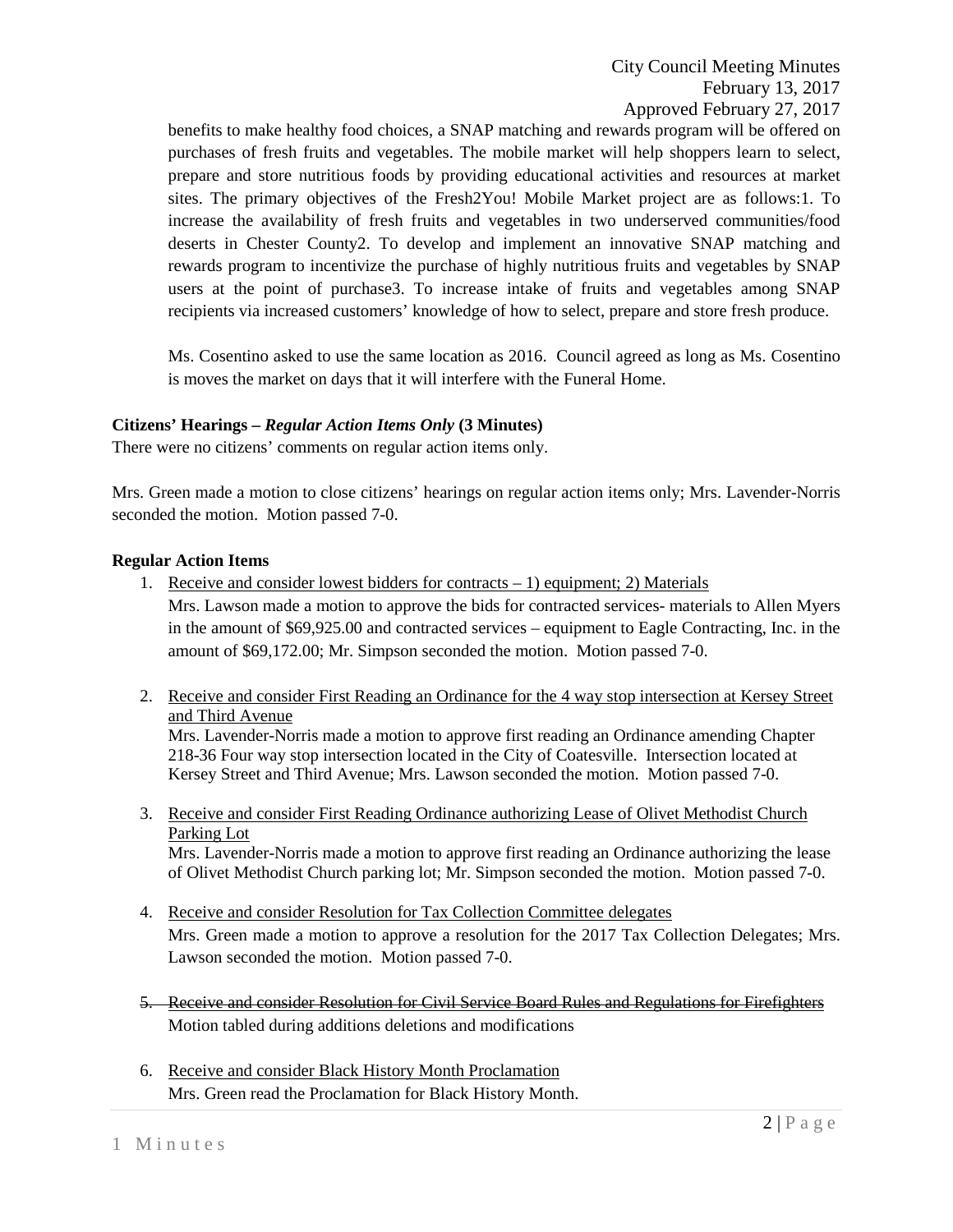Mr. Hamrick made a motion to approve the Black History month Proclamation; Mrs. Lavender-Norris seconded the motion. Motion passed 7-0.

## 7. Receive and consider changes for Keystone Collections

Mr. Trio announced Keystone Collections will be sending a letter to the property owners with installment vouchers to be used to remit their 2017 real estate tax should they elect to pay the tax via installments. The taxpayers that elect to remit the payments installments forgoes the 2% discount that is available if payment in full is permitted by March 31, 2017. Additional fees will be applied to the City for the second mailing.

Mrs. Green made a motion to approve amendments for Keystone Collections regarding the real estate taxes; Mr. Simpson seconded the motion. Motion passed 7-0.

## **Discussion Item**

## 1. Meeting Minutes

There were no discussions on meeting minutes.

2. Western Chester County Council of Governments

Mrs. Lawson announced members are working on regionalizing emergency management services. Municipal emergency plans are due or will be due. The County will be reaching out to the municipalities needing updated information. An Emergency Management Dinner will be held on March 11, 2017 at St. Anthony Lodge. All elected officials must have taken or take the FEMA Emergency Management Institute courses IS100 and IS700. In the event of an emergency, a municipality with elected officials not having these courses complete, will not be eligible for FEMA money. The courses are free, online and approximately 2 hours each.

3. Municibid - 214 South Mount Airy Road

Mr. Trio suggested placing 214 South Mount Airy Road on Municibid with a reserve. The property is owned by the City of Coatesville and located in Valley Township. The property was previously put out to bid with no interest. The previous appraisals are being reviewed.

## 4. Keystone Tax Billing

No comments was discussed during action item 7.

## 5. Food boxes

Mrs. Lawson announced several municipalities are working together to develop food boxes. Coatesville, Downingtown and Caln will each be receiving two food boxes. The food boxes are for nonperishable items. Anyone can drop off an item or take an item if needed (leave a can or take a can). She suggested putting them in two of the parks. Council suggested putting one in each City Park.

6. Codes Issues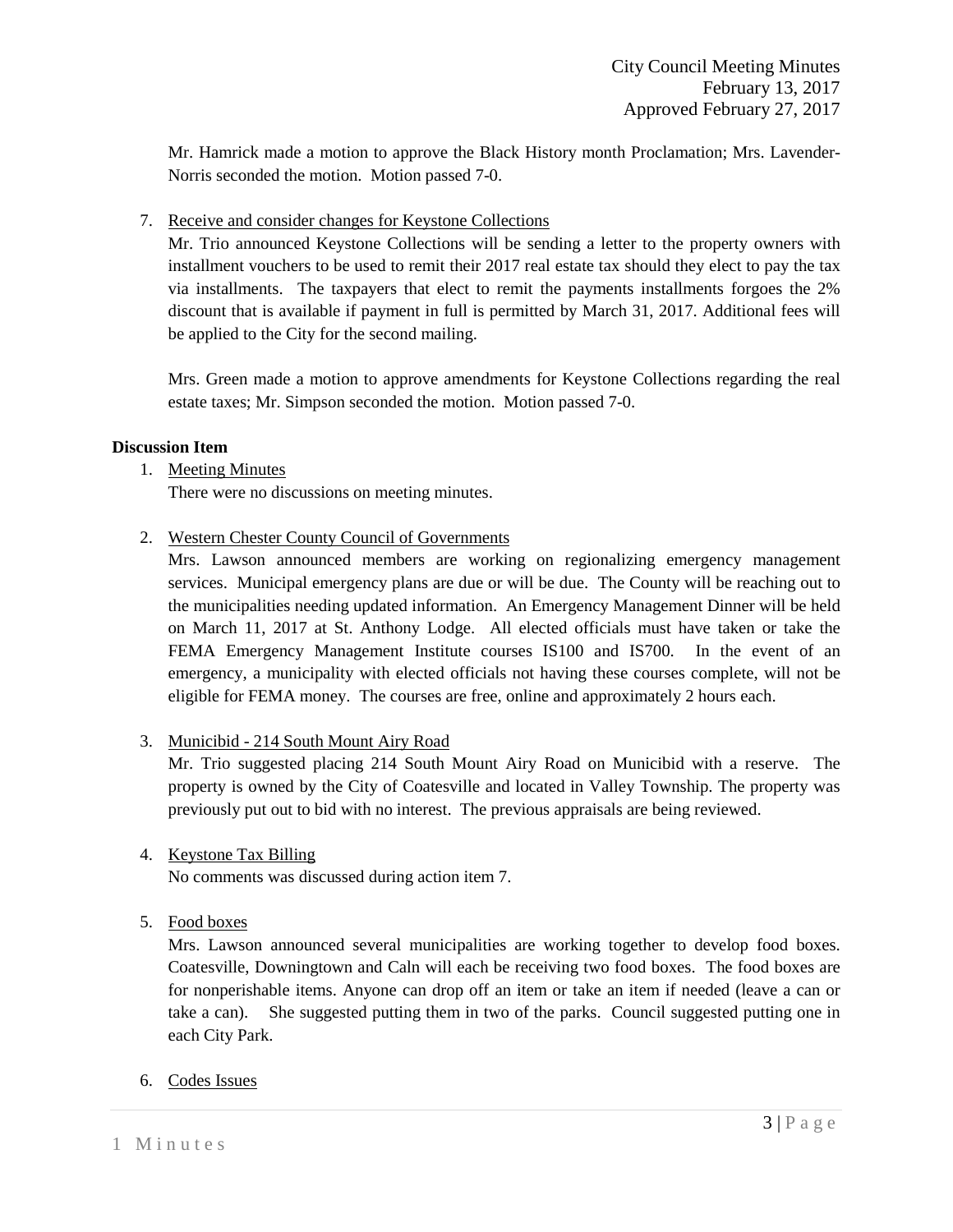Mrs. Lawson questioned various Codes issues within the City. The quality of life issues need to be addressed on a weekly basis. Several properties in her ward have been vacant for years. They are a nuisance and eyesores. Mr. Trio announced he has met with Judge Hines to work on getting into compliance. Mrs. Lavender-Norris stated if we move forward with liens on their property, the people will move more quickly to pay.

What is the status of the toters getting the real numbers and addresses to coincide in the City's records? The new part time people in public works can get the information updated. The Finance Department needs the correct information for their records. The toters were just dropped off and not accounted for. Eagle disposal is not taking all the trash. If we expect people to clean their trash, we need to clean up or own!

# 7. Street sweeper/cleanliness

Mrs. Lawson asked why the sweeper is not run in the winter. Mr. Simpson explained that the sweeper uses water when it cleans, the water could freeze up and someone could get injured. There are a lot of streets that need to be cleaned.

# **Solicitors Report**

Mr. Carnes announced:

- The Saha's have signed the variance application that has been filed with Valley Township
- Monitoring and assisting with the development of the DEPG project.
- The project with Family Dollar has been closed out.
- Drafted and revised a lease for the Olivet Methodist Church parking lot.
- Prepared a draft easement and Right of Way agreement to allow sidewalk construction (4<sup>th</sup> Avenue streetscapes)
- Prepared RFP for Project Management services for the City Hall renovation.
- Reviewed various draft contracts and agreements.

# **City Manager's Report**

Mr. Trio announced:

- Systems Analysis Expect to have the software system implemented through March 2017 for Codes/Finance.
- Mr. Mulderig will start in the beginning of March.
- RFP has been issued for the City Hall renovations.
- RDA
	- o DEPG requesting approval of LOI covering "business terms".
	- o New "Business in our sites" grant loan program submittals being presented to provide funding for site prep/demolition complementing the interaction
- Mr. Terry began as a part-time seasonal employee in the Public Works Department and worked this week's first snow event.
- All equipment and staff were prepared and functioned efficiently and without any problems during the snow event on 2/9/17. The storm event was not as originally expected but` the City was fully mobilized and well prepared.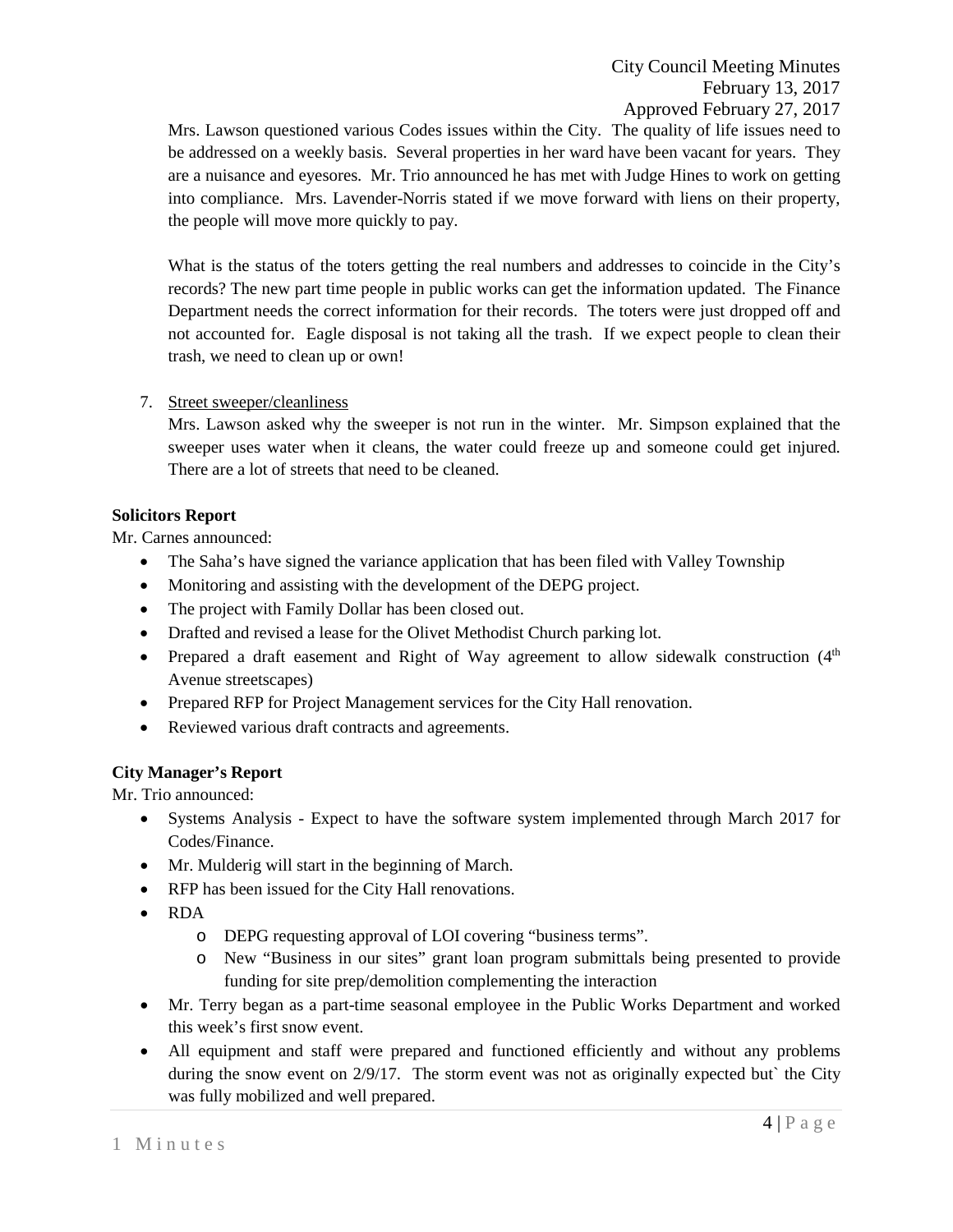• Catalyst moving forward with legal paperwork and hopefully will be presenting at the next meeting.

## **Citizens' Hearings –** *Non-Agenda Items Only* **(3 Minutes)**

## David Thompson

Mr. Thompson announced traffic has increased greatly over the years on Hope Avenue. The streets are being used as a thru way. Police Department has placed an electronic speed device on several occasions. He proposed putting two cameras on Hope Avenue. There are currently none there. He stated there have been several hit and runs with vehicles on the street. He will provide video for the Police Department to review.

Mrs. Jones made a motion to close citizens' hearings on non-agenda items; Mrs. Green seconded the motion. Motion passed 7-0.

## **Special Events**

There were no special events at this time.

## **Council Comments**

Mrs. Jones thanked everyone for attending the meeting and persevering. She announced the following facts:

- Garret A. Morgan was the inventor of the traffic lights and the gas mask safety hood.
- Jan Earnst Matzeliger revolutionized the shoe industry when he invented the "impossible" machine for mass production of shoes.
- Grantville T. Woods manufactured telephone, telegraph and electrical equipment. Filed his first patent application for an improved steam-boiler furnace. He set up an overhead conducting system for electric railways with a pole from the roof of the train or trolley car that drew electricity need from a powerline running overhead.
- Benjamin Banneker built the very first clock in America.
- Elijah McCoy applied the system to air brakes on locomotives and other vehicles employing air brakes. Today, "it's the real McCoy" is used to indicate perfection.

Mr. Simpson thanked everyone for attending the meeting. He was informed about the hit and run involving vehicles and is trying to download the footage of vehicle from his camera.

Mrs. Lavender-Norris thanked everyone for attending the meeting. Have a blessed night and be safe!

Mrs. Lawson thanked everyone for attending the meeting. She announced cameras are the best thing invested in. She asked Mr. Trio to have Mr. Anthony in Codes look throughout the downtown for trash/broken furniture.

Mrs. Green thanked everyone for attending the meeting. She thanked Council for the approving the letter to Keystone. Now, we really need to get started on the toters!